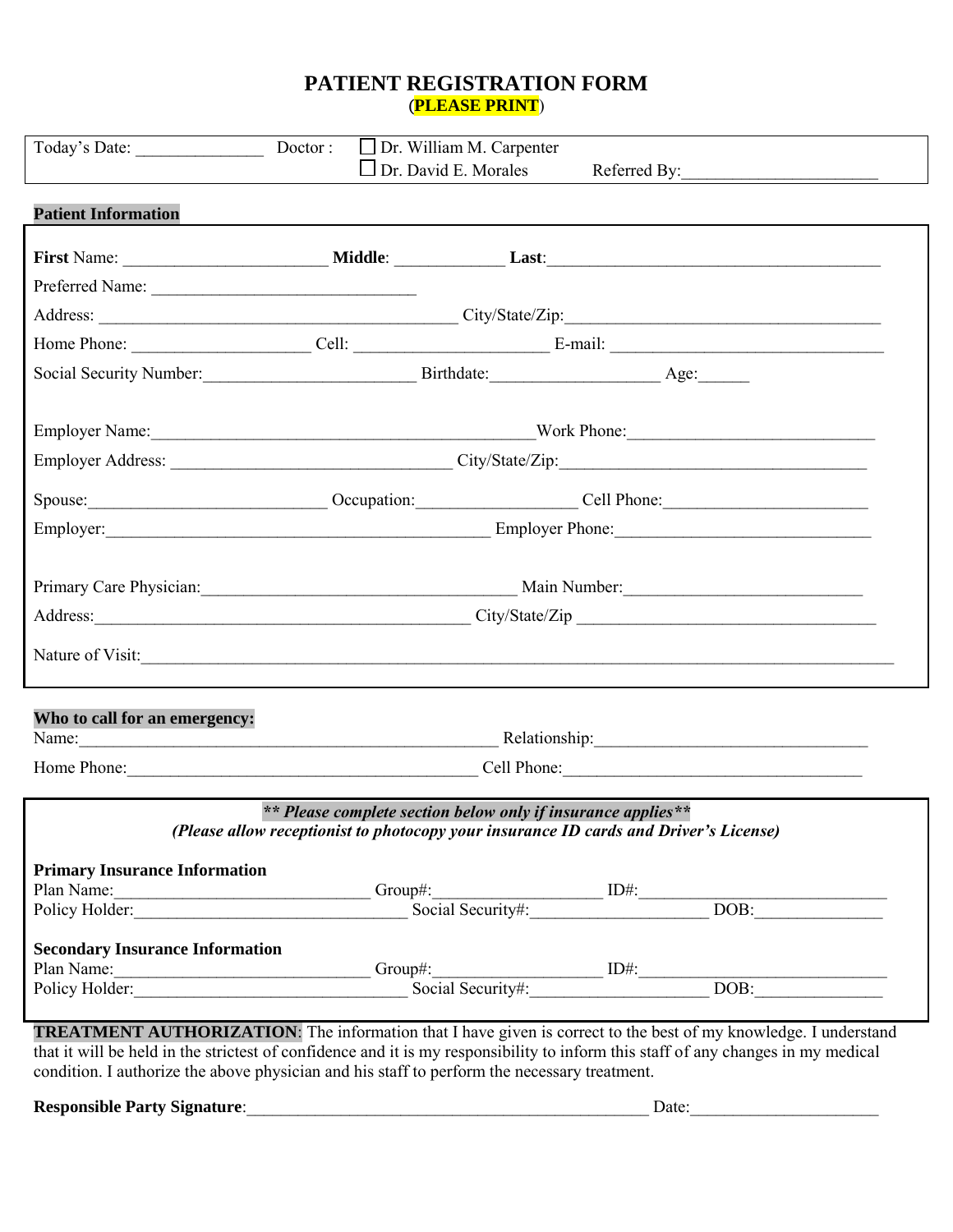### **MEDICAL HISTORY (PLEASE PRINT)**

Note: This is a confidential report of your medical history. Information contained here will be released only if you have authorized us to do so.

**Name**:\_\_\_\_\_\_\_\_\_\_\_\_\_\_\_\_\_\_\_\_\_\_\_\_\_\_\_\_\_\_\_\_\_\_\_\_\_\_\_\_\_\_ **Date**:\_\_\_\_\_\_\_\_\_\_\_\_\_\_\_\_\_\_

| <b>Past Medical History:</b><br>Check any conditions that you have had:                                                                                                                                                                | <b>Past Surgical History:</b><br>Have you ever had surgery? $\circ$ Yes $\circ$ No<br>If yes, please list: |
|----------------------------------------------------------------------------------------------------------------------------------------------------------------------------------------------------------------------------------------|------------------------------------------------------------------------------------------------------------|
| ○ Abnormal EKG                                                                                                                                                                                                                         |                                                                                                            |
| ○ Anemia                                                                                                                                                                                                                               |                                                                                                            |
| $\circ$ Arthritis                                                                                                                                                                                                                      |                                                                                                            |
| ○ Asthma                                                                                                                                                                                                                               |                                                                                                            |
| ○ Bleeding Disorder                                                                                                                                                                                                                    |                                                                                                            |
| ○ Breast Lump                                                                                                                                                                                                                          |                                                                                                            |
| ○ Cancer                                                                                                                                                                                                                               |                                                                                                            |
| Type: <u>__________________________</u>                                                                                                                                                                                                | <b>Medications:</b>                                                                                        |
| ○ Heart Disease                                                                                                                                                                                                                        | List all medicines and supplements you take:                                                               |
| $\circ$ Depression                                                                                                                                                                                                                     | Medicine or Supplements<br>How much?<br>How often?                                                         |
| ○ Diabetes Type I                                                                                                                                                                                                                      |                                                                                                            |
| ○ Diabetes Type II                                                                                                                                                                                                                     |                                                                                                            |
| $\circ$ Epilepsy                                                                                                                                                                                                                       |                                                                                                            |
| ○ Heart Attack                                                                                                                                                                                                                         |                                                                                                            |
| $\circ$ Hepatitis                                                                                                                                                                                                                      |                                                                                                            |
| ○ High Cholesterol                                                                                                                                                                                                                     | <b>Allergies:</b>                                                                                          |
| $\circ$ HIV                                                                                                                                                                                                                            | Are you allergic to any medications? $\circ$ Yes $\circ$ No                                                |
| $\circ$ Hypertension                                                                                                                                                                                                                   |                                                                                                            |
| oIntestinal Disease                                                                                                                                                                                                                    |                                                                                                            |
| o Lung Problems                                                                                                                                                                                                                        |                                                                                                            |
| ○ Stroke                                                                                                                                                                                                                               |                                                                                                            |
| $\circ$ Thyroid                                                                                                                                                                                                                        | Are you allergic to Latex? $\circ$ Yes $\circ$ No                                                          |
| Type:_________________________                                                                                                                                                                                                         | Are you pregnant? $\circ$ Yes $\circ$ No                                                                   |
|                                                                                                                                                                                                                                        | Have you had a tubal ligation? $\circ$ Yes $\circ$ No                                                      |
| Other major health problems:<br><u>Letter and the substantial of the substantial of the substantial of the substantial of the substantial of the substantial of the substantial of the substantial of the substantial of the subst</u> | Do you smoke? o Yes o No If you ever smoked, when did you                                                  |
|                                                                                                                                                                                                                                        | stop?                                                                                                      |
|                                                                                                                                                                                                                                        | Have you or anyone in your family ever had problems with general                                           |
|                                                                                                                                                                                                                                        |                                                                                                            |
| (if applies)                                                                                                                                                                                                                           |                                                                                                            |
|                                                                                                                                                                                                                                        |                                                                                                            |
|                                                                                                                                                                                                                                        |                                                                                                            |

**Pharmacy Name**: \_\_\_\_\_\_\_\_\_\_\_\_\_\_\_\_\_\_\_\_\_\_\_\_\_\_\_\_\_\_\_\_\_\_ **Phone**: \_\_\_\_\_\_\_\_\_\_\_\_\_\_\_\_\_\_\_\_\_\_\_\_\_\_\_\_\_\_\_\_\_\_\_\_\_\_

**Pharmacy Address:**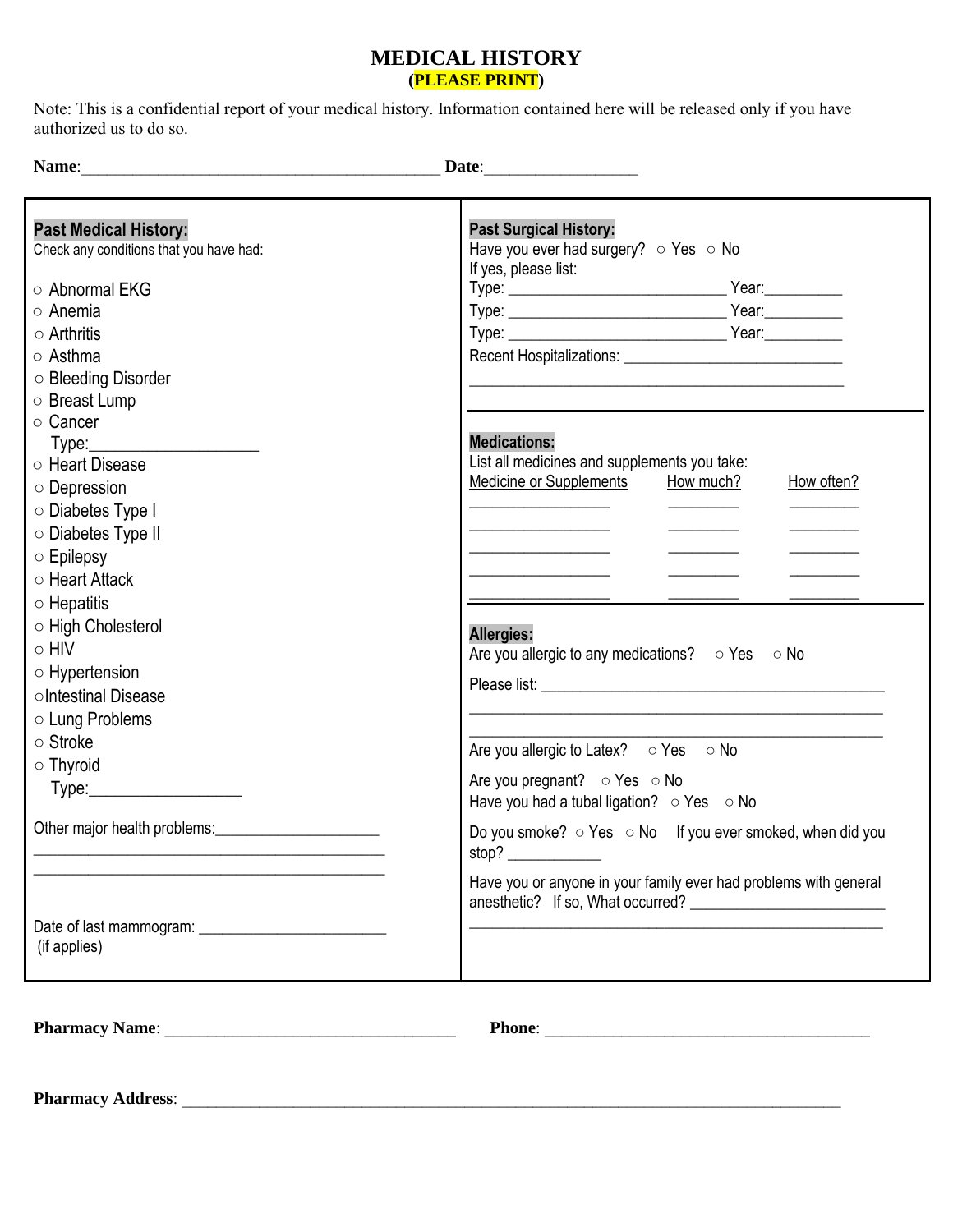# **FINANCIAL POLICY**

| William M. Carpenter<br>$\blacksquare$<br>Doctor: |
|---------------------------------------------------|
| David E. Morales                                  |

We sincerely thank you for choosing our office for your healthcare needs. Please understand that payment of your bill is considered part of your treatment. Filing your insurance is a service provided to you free of charge, but in no way relieves you of the responsibility of your bill, (i.e. deductible, usual and customary rates and services not covered by your plan). The following is a statement of our financial policy, which we require that you read, agree to, and sign prior to any treatment.

**INSURANCE COVERAGE:** Insurance is designed to reduce your costs, but usually will not eliminate them entirely. You are fully responsible for all fees charged by this office regardless of your insurance coverage. We will make every effort to fully inform you of all fees due and your insurance payment status. We try our best to verify your insurance coverage before you receive treatment; however, this is not always the case. This office does not accept total responsibility for verifying your insurance or for collecting your insurance claim. Ultimately the responsibility is that of the policyholder.

Thank you very much. We look forward to serving you.

I UNDERSTAND THAT I AM RESPONSIBLE FOR ANY AND ALL CHARGES INCURRED BY ME IN THIS OFFICE EXCEPT FOR CHARGES REQUIRED TO BE WRITTEN OFF BY CONTRACTUAL AGREEMENT. I HAVE READ, UNDERSTAND, AND AGREE TO THE PROVISIONS OF THIS FINANCIAL POLICY.

**Signature** Date

PAYMENT OF BENEFITS: I hereby authorize payment of benefits to the above indicated physician for services performed. I understand that I am financially responsible for charges not covered by this assignment.

**Signature** Date

=============================================================================================

\_\_\_\_\_\_\_\_\_\_\_\_\_\_\_\_\_\_\_\_\_\_\_\_\_\_\_\_\_\_\_\_\_\_\_\_\_\_\_\_\_\_\_ \_\_\_\_\_\_\_\_\_\_\_\_\_\_\_\_\_\_\_\_\_\_\_\_\_\_\_\_\_\_\_\_\_

\_\_\_\_\_\_\_\_\_\_\_\_\_\_\_\_\_\_\_\_\_\_\_\_\_\_\_\_\_\_\_\_\_\_\_\_\_\_\_\_\_\_\_ \_\_\_\_\_\_\_\_\_\_\_\_\_\_\_\_\_\_\_\_\_\_\_\_\_\_\_\_\_\_\_\_\_

\_\_\_\_\_\_\_\_\_\_\_\_\_\_\_\_\_\_\_\_\_\_\_\_\_\_\_\_\_\_\_\_\_\_\_\_\_\_\_\_\_\_\_ \_\_\_\_\_\_\_\_\_\_\_\_\_\_\_\_\_\_\_\_\_\_\_\_\_\_\_\_\_\_\_\_\_

\_\_\_\_\_\_\_\_\_\_\_\_\_\_\_\_\_\_\_\_\_\_\_\_\_\_\_\_\_\_\_\_\_\_\_\_\_\_\_\_\_\_\_\_\_\_\_ \_\_\_\_\_\_\_\_\_\_\_\_\_\_\_\_\_\_\_\_\_\_\_\_\_\_\_\_\_

PATIENT AUTHORIZATION: I authorize the release of any medical information necessary to process this claim. This information will be used for the purpose of evaluating and administering claims for benefits. I agree that a photographic copy of this authorization is as valid as the original.

**Signature** Date

# **ACKNOWLEDGEMENT OF REVIEW OF NOTICE OF PRIVACY PRACTICES**

I have reviewed this office's Notice of Privacy Practices, which explains how my medical information will be used and disclosed. I understand that I am entitled to receive a copy of this document.

| <b>Signature of Patient or Personal Representative</b> | Date |
|--------------------------------------------------------|------|
|                                                        |      |

I will allow the following individual(s) to have access to my medical file: